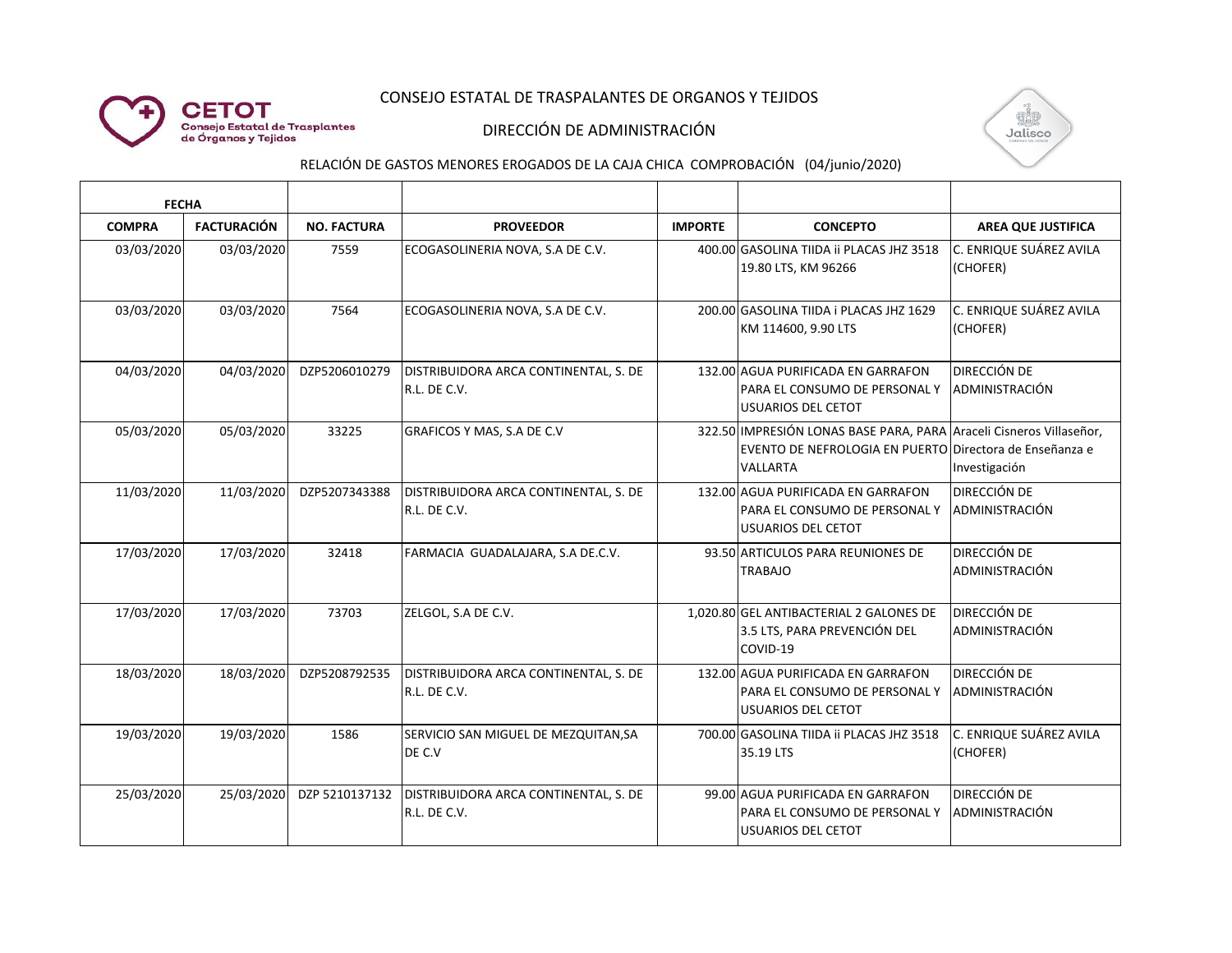### CONSEJO ESTATAL DE TRASPALANTES DE ORGANOS Y TEJIDOS



## DIRECCIÓN DE ADMINISTRACIÓN



# RELACIÓN DE GASTOS MENORES EROGADOS DE LA CAJA CHICA COMPROBACIÓN (04/junio/2020)

| <b>FECHA</b>  |                    |                    |                                                      |                |                                                                                                         |                                                 |
|---------------|--------------------|--------------------|------------------------------------------------------|----------------|---------------------------------------------------------------------------------------------------------|-------------------------------------------------|
| <b>COMPRA</b> | <b>FACTURACIÓN</b> | <b>NO. FACTURA</b> | <b>PROVEEDOR</b>                                     | <b>IMPORTE</b> | <b>CONCEPTO</b>                                                                                         | <b>AREA QUE JUSTIFICA</b>                       |
| 26/03/2020    | 26/03/2020         | TF-55852317        | RADIOMÓVIL DIPSA, S.A DE C.V.                        |                | 200.00 RECARGA CEL. CHOFER, PARA<br><b>TRASLADOS A FAMILIARES DE</b><br><b>POTENCIALES DONANTES</b>     | lC. ENRIQUE SUÁREZ AVILA<br>(CHOFER)            |
| 31/03/2020    | 31/03/2020         | 8437               | ECOGASOLINERIA NOVA, S.A DE C.V.                     |                | 700.17 GASOLINA TIIDA II PLACAS JHZ 3518<br>46.70 LTS, KM 96745                                         | C. ENRIQUE SUÁREZ AVILA<br>(CHOFER)             |
| 03/04/2020    | 03/04/2020         | 79811              | GRUPO FERRETERIA CALZADA, S.A DE.C.V                 |                | 250.00 CANDADO PARA MEDIDAS DE<br>SEGURIDAD EN PUERTA DE ACCESO<br>A LOS CONSEJOS POR LABORATORIO       | <b>DIRECCIÓN DE</b><br>ADMINISTRACIÓN           |
| 22/04/2020    | 22/04/2020         | 18467              | SANABRIA CORPORATIVO MEDICO, S.A DE<br>C.V.          |                | 1.983.60 COMPRA DE 9 PAQUETES DE<br>CUBREBOCAS DESECHABLES, PARA<br><b>MEDIDAS PREVENTIVAS COVID-19</b> | <b>DIRECCIÓN DE</b><br>ADMINISTRACIÓN           |
| 23/04/2020    | 23/04/2020         | 7465               | FARMACIA GUADALAJARA, S.A DE.C.V.                    |                | 51.00 PILAS DURACELL AAA, PARA<br>THERMOMETRO INFRARROJO,<br><b>MEDIDA PREVENTIVA COVID-19</b>          | <b>DIRECCIÓN DE</b><br>ADMINISTRACIÓN           |
| 27/04/2020    | 27/04/2020         | 29227              | GRUPO FERRETERIA CALZADA, S.A DE.C.V                 |                | 195.99 MATERIAL (VALCULA, FLOTADOR)<br>PARA MANTENIMIENTO CISTERNA<br><b>QUE ABASTECE EL AGUA</b>       | C. ARMANDO ALONZO<br>ALONZO (MANTENIMIENTO)     |
| 06/05/2020    | 06/05/2020         | DZP5217578604      | DISTRIBUIDORA ARCA CONTINENTAL, S. DE<br>R.L DE C.V. |                | 231.00 AGUA PURIFICADA EN GARRAFON<br>PARA EL CONSUMO DE PERSONAL Y<br>USUARIOS DEL CETOT               | <b>DIRECCIÓN DE</b><br>ADMINISTRACIÓN           |
| 14/05/2020    | 14/05/2020         | 9654               | ECOGASOLINERIA NOVA, S.A DE C.V.                     |                | 500.00 GASOLINA TIIDA i PLACAS JHZ 1629<br>KM 114699, 30.30 LTS                                         | C. ENRIQUE SUÁREZ AVILA<br>(CHOFER)             |
| 18/05/2020    | 18/05/2020         | 16274              | PAPELERIA PROFESIONAL, S.A DE C.V                    |                | 151.00 USB 4 GB                                                                                         | <b>DIRECCIÓN DE ASUNTOS</b><br><b>JURIDICOS</b> |
| 19/05/2020    | 19/05/2020         | 7054               | PAPELERIA Y SUMINISTROS, S.A DE C.V.                 |                | 1,738.84 TRITURADORA FELLOWES W11C                                                                      | <b>DIRECCIÓN DE</b><br>ADMINISTRACIÓN           |